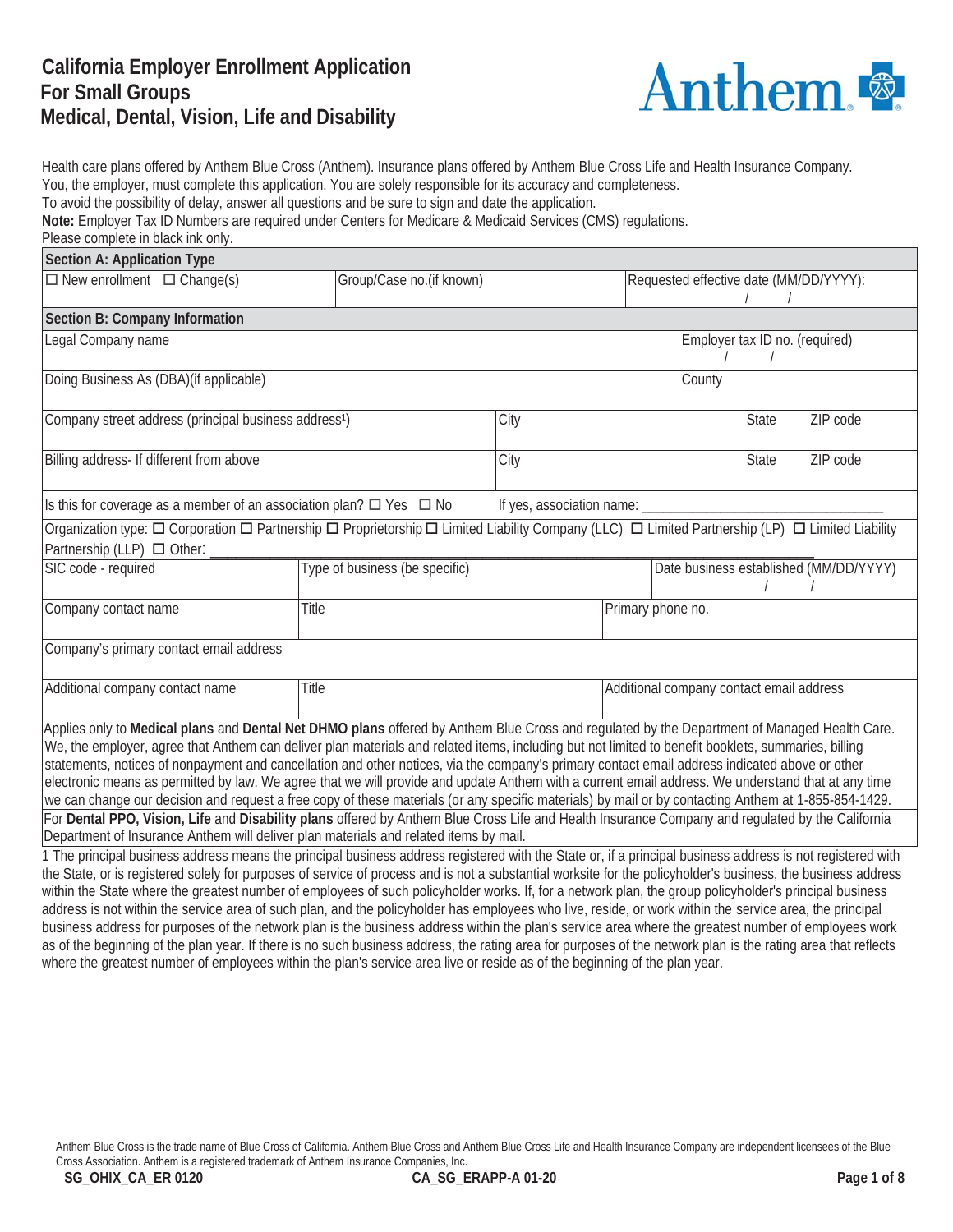Employer tax ID no. (required): \_\_\_\_\_\_\_\_/\_\_\_\_\_\_\_\_\_/\_\_\_\_\_\_\_\_ `

| Do you want to enroll in Premium Only Plan (P.O.P.)? $\square$ Yes $\square$ No P.O.P. is a payroll administration service offered by Wage Works, Inc<br>(an independent company not affiliated with Anthem) that helps companies receive Internal Revenue Service (IRS) Section 125 tax advantages.<br>If you choose to enroll, download the P.O.P. application at www.anthem.com/easyrenew and complete.<br>Do you have any affiliates that qualify as a single employer under subsection (b), (c), (m) or (o) of Internal Revenue Code Section 414?<br>□ Yes □ No If yes, please give the legal names, federal tax ID no. and number of employees employed by each.                                                                                                                                                                                                                                                                                                                                                                                                                                                                                                                  |            |                                                                                                                                                |                         |                            |                                             |
|-----------------------------------------------------------------------------------------------------------------------------------------------------------------------------------------------------------------------------------------------------------------------------------------------------------------------------------------------------------------------------------------------------------------------------------------------------------------------------------------------------------------------------------------------------------------------------------------------------------------------------------------------------------------------------------------------------------------------------------------------------------------------------------------------------------------------------------------------------------------------------------------------------------------------------------------------------------------------------------------------------------------------------------------------------------------------------------------------------------------------------------------------------------------------------------------|------------|------------------------------------------------------------------------------------------------------------------------------------------------|-------------------------|----------------------------|---------------------------------------------|
|                                                                                                                                                                                                                                                                                                                                                                                                                                                                                                                                                                                                                                                                                                                                                                                                                                                                                                                                                                                                                                                                                                                                                                                         | Legal name |                                                                                                                                                | Federal tax ID no.      |                            | No. of employees employed                   |
|                                                                                                                                                                                                                                                                                                                                                                                                                                                                                                                                                                                                                                                                                                                                                                                                                                                                                                                                                                                                                                                                                                                                                                                         |            |                                                                                                                                                |                         |                            |                                             |
|                                                                                                                                                                                                                                                                                                                                                                                                                                                                                                                                                                                                                                                                                                                                                                                                                                                                                                                                                                                                                                                                                                                                                                                         |            |                                                                                                                                                |                         |                            |                                             |
|                                                                                                                                                                                                                                                                                                                                                                                                                                                                                                                                                                                                                                                                                                                                                                                                                                                                                                                                                                                                                                                                                                                                                                                         |            |                                                                                                                                                |                         |                            |                                             |
| Section C: Ownership                                                                                                                                                                                                                                                                                                                                                                                                                                                                                                                                                                                                                                                                                                                                                                                                                                                                                                                                                                                                                                                                                                                                                                    |            |                                                                                                                                                |                         |                            |                                             |
| Please account for 100% of the ownership, regardless of eligibility. Insert an additional sheet if necessary.                                                                                                                                                                                                                                                                                                                                                                                                                                                                                                                                                                                                                                                                                                                                                                                                                                                                                                                                                                                                                                                                           |            |                                                                                                                                                |                         |                            |                                             |
| Last name                                                                                                                                                                                                                                                                                                                                                                                                                                                                                                                                                                                                                                                                                                                                                                                                                                                                                                                                                                                                                                                                                                                                                                               |            | First name                                                                                                                                     | M.I.                    | Percentage of<br>ownership | Eligible                                    |
|                                                                                                                                                                                                                                                                                                                                                                                                                                                                                                                                                                                                                                                                                                                                                                                                                                                                                                                                                                                                                                                                                                                                                                                         |            |                                                                                                                                                |                         |                            | $\Box$ Yes $\Box$ No                        |
|                                                                                                                                                                                                                                                                                                                                                                                                                                                                                                                                                                                                                                                                                                                                                                                                                                                                                                                                                                                                                                                                                                                                                                                         |            |                                                                                                                                                |                         |                            | □ Yes □ No                                  |
|                                                                                                                                                                                                                                                                                                                                                                                                                                                                                                                                                                                                                                                                                                                                                                                                                                                                                                                                                                                                                                                                                                                                                                                         |            |                                                                                                                                                |                         |                            | $\Box$ Yes $\Box$ No                        |
| Section D: Type of Coverage                                                                                                                                                                                                                                                                                                                                                                                                                                                                                                                                                                                                                                                                                                                                                                                                                                                                                                                                                                                                                                                                                                                                                             |            |                                                                                                                                                |                         |                            |                                             |
| 1. Medical Coverage<br>Please Note: All health plans include the required coverage for the dental and vision pediatric essential health benefits.                                                                                                                                                                                                                                                                                                                                                                                                                                                                                                                                                                                                                                                                                                                                                                                                                                                                                                                                                                                                                                       |            |                                                                                                                                                |                         |                            | Medical plans offered by Anthem Blue Cross. |
| Step 1 - Select a network or networks.                                                                                                                                                                                                                                                                                                                                                                                                                                                                                                                                                                                                                                                                                                                                                                                                                                                                                                                                                                                                                                                                                                                                                  |            | Step 2 - Please indicate one or more plan(s) designs you would like to offer to your employees, within the                                     |                         |                            |                                             |
| You may choose one PPO and/or one<br>HMO network.                                                                                                                                                                                                                                                                                                                                                                                                                                                                                                                                                                                                                                                                                                                                                                                                                                                                                                                                                                                                                                                                                                                                       |            | network(s) you selected.<br>Insert an additional sheet if necessary.                                                                           |                         |                            |                                             |
|                                                                                                                                                                                                                                                                                                                                                                                                                                                                                                                                                                                                                                                                                                                                                                                                                                                                                                                                                                                                                                                                                                                                                                                         |            | Medical plan name                                                                                                                              |                         | Contract code              |                                             |
|                                                                                                                                                                                                                                                                                                                                                                                                                                                                                                                                                                                                                                                                                                                                                                                                                                                                                                                                                                                                                                                                                                                                                                                         |            |                                                                                                                                                |                         |                            |                                             |
| PPO: □ Prudent Buyer PPO<br>□ Select PPO                                                                                                                                                                                                                                                                                                                                                                                                                                                                                                                                                                                                                                                                                                                                                                                                                                                                                                                                                                                                                                                                                                                                                |            |                                                                                                                                                |                         |                            |                                             |
| EPO: □ Prudent Buyer PPO                                                                                                                                                                                                                                                                                                                                                                                                                                                                                                                                                                                                                                                                                                                                                                                                                                                                                                                                                                                                                                                                                                                                                                |            |                                                                                                                                                |                         |                            |                                             |
| HMO: $\Box$ CaliforniaCare HMO                                                                                                                                                                                                                                                                                                                                                                                                                                                                                                                                                                                                                                                                                                                                                                                                                                                                                                                                                                                                                                                                                                                                                          |            |                                                                                                                                                |                         |                            |                                             |
| □ Select HMO<br>□ Priority Select HMO                                                                                                                                                                                                                                                                                                                                                                                                                                                                                                                                                                                                                                                                                                                                                                                                                                                                                                                                                                                                                                                                                                                                                   |            |                                                                                                                                                |                         |                            |                                             |
|                                                                                                                                                                                                                                                                                                                                                                                                                                                                                                                                                                                                                                                                                                                                                                                                                                                                                                                                                                                                                                                                                                                                                                                         |            |                                                                                                                                                |                         |                            |                                             |
|                                                                                                                                                                                                                                                                                                                                                                                                                                                                                                                                                                                                                                                                                                                                                                                                                                                                                                                                                                                                                                                                                                                                                                                         |            |                                                                                                                                                |                         |                            |                                             |
|                                                                                                                                                                                                                                                                                                                                                                                                                                                                                                                                                                                                                                                                                                                                                                                                                                                                                                                                                                                                                                                                                                                                                                                         |            |                                                                                                                                                |                         |                            |                                             |
| Required for Consumer Driven Health Plans (CDHP) - Only one choice is allowed.<br>□ We request Anthem to facilitate opening a Health Savings Account (HSA) with its service provider for our employees. We understand a completed<br>service provider.<br>□ Group will facilitate its own non-Anthem Health Savings Account (HSA).                                                                                                                                                                                                                                                                                                                                                                                                                                                                                                                                                                                                                                                                                                                                                                                                                                                      |            | CDHP questionnaire is required in order to open the HSA account. In doing so, we agree for Anthem to disclose our member's data to its banking |                         |                            |                                             |
| Note: PPO and EPO plans - Prudent Buyer PPO-and Select PPO network plans can only be offered alongside other plans with the same network<br>type. (For example, plans on the Select PPO network can be offered alongside other plans on the Select PPO network, but they cannot be offered<br>alongside plans on the Prudent Buyer PPO network (PPO and EPO plans). Not all network options are available in every area.)<br>HMO plans — CaliforniaCare HMO, Select HMO, and Priority Select HMO, network plans can only be offered alongside other plans with the same<br>network type. (For example, plans on the Select HMO network can be offered alongside other plans on the Select HMO network, but they cannot be<br>offered alongside any other HMO network. Not all network options are available in every area.)<br>Riders/Optional Benefits - Select additional optional benefits.<br>Please note: All subscribers and their dependents will be enrolled with the rider benefits if selected. Additional premium may apply.<br>□ Infertility Benefits □ Women's Contraceptive Opt-out Benefits - Submit the Religious Self-Certification Form. The form can be found on the |            |                                                                                                                                                |                         |                            |                                             |
| Choose your medical contribution for each month - only one choice is allowed.<br>Contribution option 1: Traditional option – We will contribute (50% to 100%) _____% per employee _____% per dependent (optional)<br>Contribution option 2: Fixed Dollar Option – We will contribute (at least \$100 in \$5 increments): \$<br>Contribution option 3: Percentage of plan option – We will contribute (50% to 100%): __                                                                                                                                                                                                                                                                                                                                                                                                                                                                                                                                                                                                                                                                                                                                                                  |            | www.anthem.com/easyrenew site.                                                                                                                 | % to the following plan |                            |                                             |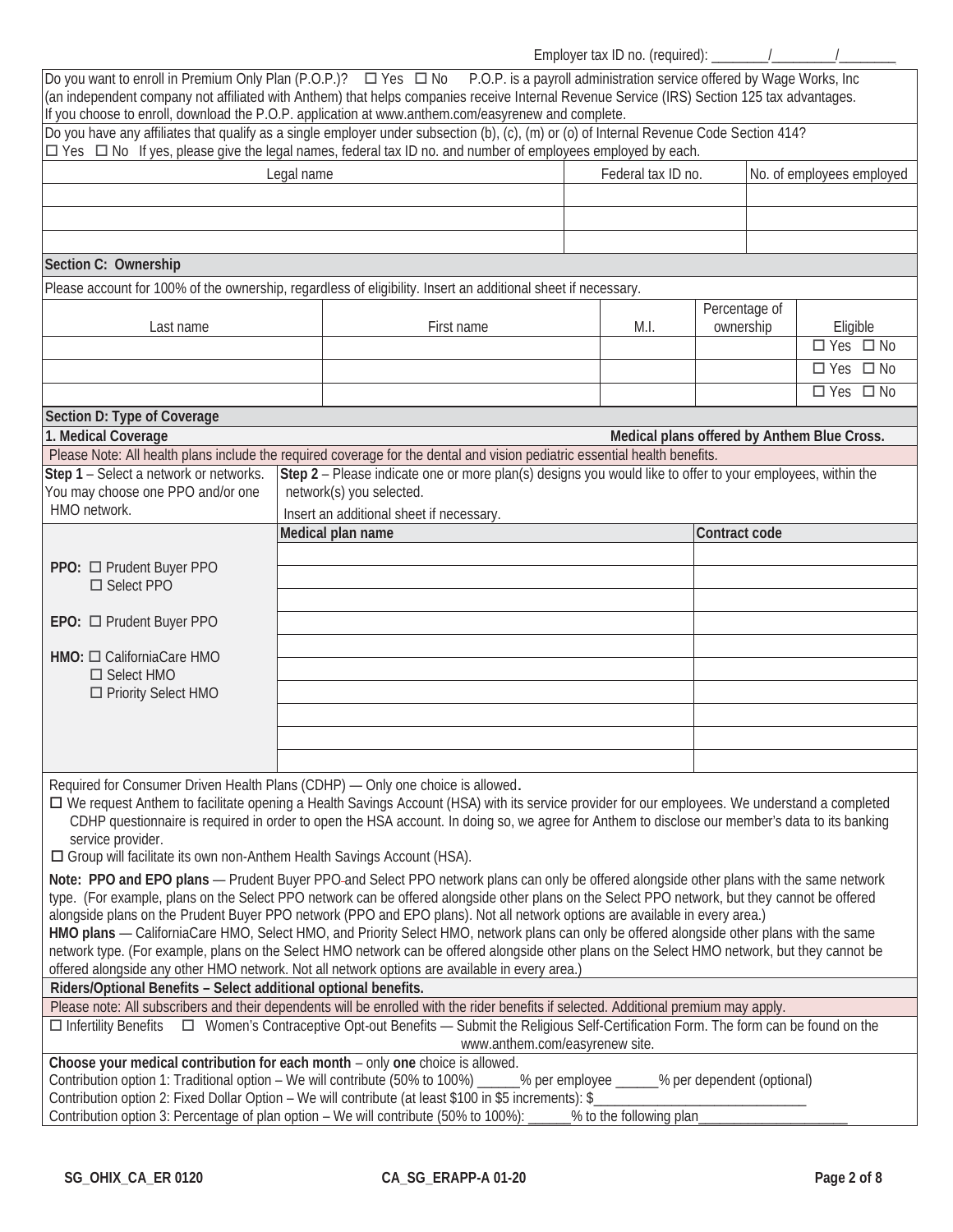Employer tax ID no. (required):  $\frac{1}{2}$  /

|                                                                | 2. Dental Coverage - Employer-sponsored plans (available for 2-100 Employee Small Groups, a minimum of two subscribers must enroll.)<br>Voluntary Dental plans <sup>3</sup> (available for 5-100 Employee Small Groups, a minimum of five subscribers must enroll.) |              |                                                                          |                            |                                                                         |
|----------------------------------------------------------------|---------------------------------------------------------------------------------------------------------------------------------------------------------------------------------------------------------------------------------------------------------------------|--------------|--------------------------------------------------------------------------|----------------------------|-------------------------------------------------------------------------|
|                                                                | Dental HMO <sup>1</sup> and Dental PPO <sup>2, 4</sup> plans do not include dental pediatric essential health benefits.                                                                                                                                             |              |                                                                          |                            |                                                                         |
|                                                                | Dental plan name                                                                                                                                                                                                                                                    |              |                                                                          | Contract code              |                                                                         |
| $\Box$ Employer sponsored                                      |                                                                                                                                                                                                                                                                     |              |                                                                          |                            |                                                                         |
|                                                                |                                                                                                                                                                                                                                                                     |              |                                                                          |                            |                                                                         |
| $\Box$ Voluntary <sup>3</sup>                                  |                                                                                                                                                                                                                                                                     |              |                                                                          |                            |                                                                         |
|                                                                | Choose your dental contribution for each month. We will contribute: _                                                                                                                                                                                               |              | __% per employee                                                         | % per dependent (optional) |                                                                         |
|                                                                | Is this plan intended to replace any existing group dental coverage? $\Box$ Yes $\Box$ No                                                                                                                                                                           |              |                                                                          |                            |                                                                         |
|                                                                | If yes, please complete the information in section G for each group dental insurance plan you now have.                                                                                                                                                             |              |                                                                          |                            |                                                                         |
|                                                                | 3. Vision Coverage <sup>2</sup> - Employer-sponsored plans (available for 2-100 Employee Small Groups, a minimum of two subscribers must enroll.)                                                                                                                   |              |                                                                          |                            |                                                                         |
|                                                                | Voluntary Vision plans (available for 5-100 Employee Small Groups, a minimum of five subscribers must enroll.)                                                                                                                                                      |              |                                                                          |                            |                                                                         |
|                                                                | Vision plans do not include vision pediatric essential health benefits                                                                                                                                                                                              |              |                                                                          |                            |                                                                         |
|                                                                | Vision plan name                                                                                                                                                                                                                                                    |              |                                                                          | Contract code              |                                                                         |
| $\Box$ Employer sponsored                                      |                                                                                                                                                                                                                                                                     |              |                                                                          |                            |                                                                         |
| $\square$ Voluntary                                            |                                                                                                                                                                                                                                                                     |              |                                                                          |                            |                                                                         |
|                                                                | Choose your vision contribution for each month. Your contribution must be the same for all plans.                                                                                                                                                                   |              |                                                                          |                            |                                                                         |
| We will contribute:                                            | _% per employee _______% per dependent (optional).                                                                                                                                                                                                                  |              |                                                                          |                            |                                                                         |
|                                                                | 4. Life <sup>2</sup> , Accidental Death & Dismemberment (AD&D) <sup>2</sup> , and Disability <sup>2</sup> Coverage -A minimum of two employees must enroll unless otherwise noted.                                                                                  |              |                                                                          |                            |                                                                         |
|                                                                | All plan selections must be accompanied by a Life and/or Disability quote.                                                                                                                                                                                          |              |                                                                          |                            |                                                                         |
| Life/AD&D products                                             |                                                                                                                                                                                                                                                                     | Contribution | <b>Disability products</b>                                               |                            | Contribution                                                            |
|                                                                | Select Life products and group contribution percentage:                                                                                                                                                                                                             | percentage   | Select products and group contribution percentage:                       |                            | percentage                                                              |
| □ Flat Basic Life & AD&D Amount:                               |                                                                                                                                                                                                                                                                     | $\%$         | Short Term Disability                                                    |                            | %                                                                       |
| □ Salary Basic Life & AD&D                                     |                                                                                                                                                                                                                                                                     | %            | □ Flat Amount \$                                                         |                            |                                                                         |
|                                                                | Salary multiplier: □1x salary □ 2x salary □ 3x salary                                                                                                                                                                                                               |              | □ Salary based _______%                                                  |                            |                                                                         |
|                                                                | □ Basic Dependent Life Up to 50% of employee life amount                                                                                                                                                                                                            | $\%$         | $\Box$ Long Term Disability                                              |                            | %                                                                       |
|                                                                | □ \$5,000 Spouse/Domestic Partner/\$2,500 child                                                                                                                                                                                                                     |              | □ Voluntary Short Term Disability**                                      |                            | %                                                                       |
|                                                                | □ \$10,000 Spouse/Domestic Partner/\$5,000 child                                                                                                                                                                                                                    |              | □ Flat Amount \$                                                         |                            |                                                                         |
|                                                                | □ \$20,000 Spouse/Domestic Partner/\$10,000 child**                                                                                                                                                                                                                 |              | □ Salary based ______%                                                   |                            |                                                                         |
|                                                                | □ Optional Supplemental/Voluntary Life and AD&D**                                                                                                                                                                                                                   | %            | □ Voluntary Long Term Disability**                                       |                            | $\%$                                                                    |
|                                                                | □ Optional Supplemental/Voluntary Dependent Life**                                                                                                                                                                                                                  | %            | ** Available for Groups of 10+ eligible employees                        |                            |                                                                         |
| ** Available for Groups of 10+ eligible employees              |                                                                                                                                                                                                                                                                     |              |                                                                          |                            |                                                                         |
|                                                                | If you are applying for disability coverage and the contribution percentage shown above is less than 100%, it is required to indicate whether                                                                                                                       |              |                                                                          |                            |                                                                         |
|                                                                | employee disability premiums are on a pre or post tax basis. If it varies by class, attach a separate sheet with details by class.                                                                                                                                  |              |                                                                          |                            |                                                                         |
| <b>Short Term Disability</b><br>$\Box$ Pre Tax $\Box$ Post Tax | <b>Long Term Disability</b><br>$\Box$ Pre Tax $\Box$ Post Tax                                                                                                                                                                                                       |              | <b>Voluntary Short Term Disability</b><br>$\Box$ Pre Tax $\Box$ Post Tax |                            | <b>Voluntary Long Term Disability</b><br>$\Box$ Pre Tax $\Box$ Post Tax |
|                                                                | Do you have any employees who work in New York? If yes, do you want Anthem to be your state mandated NY Disability Benefit Leave/Paid Family                                                                                                                        |              |                                                                          |                            |                                                                         |
|                                                                | Leave Carrier, an additional application and proposal are required. $\Box$ Yes $\Box$ No                                                                                                                                                                            |              |                                                                          |                            |                                                                         |
|                                                                | Do you have any employees who work in New Jersey? If yes, do you want Anthem to be your state mandated NJ Temporary Disability Benefit Carrier,                                                                                                                     |              |                                                                          |                            |                                                                         |
|                                                                | an additional application and proposal are required. $\Box$ Yes $\Box$ No                                                                                                                                                                                           |              |                                                                          |                            |                                                                         |
|                                                                | Is the eligibility waiting period for new eligible employees enrolling in Life/AD&D and/or Disability plans after the group's coverage effective date the                                                                                                           |              |                                                                          |                            |                                                                         |
|                                                                | same as the Anthem medical policy waiting period? $\Box$ Yes $\Box$ No If no, enter the Life and Disability eligibility waiting period below.                                                                                                                       |              |                                                                          |                            |                                                                         |
|                                                                | If you offer more than two classes of eligible employee please attach a separate sheet with details.                                                                                                                                                                |              |                                                                          |                            |                                                                         |
|                                                                | Coverage description                                                                                                                                                                                                                                                |              | Description of eligibility waiting period                                |                            |                                                                         |
| Class                                                          | (Ex. Life, Short Term Disability, Long Term Disability,                                                                                                                                                                                                             |              | (Ex. Date of hire, First of month following 60                           |                            | Pre or Post Tax                                                         |
| number                                                         | etc.                                                                                                                                                                                                                                                                |              | days of continuous employment, etc.)                                     |                            | (for Disability plans)                                                  |
|                                                                |                                                                                                                                                                                                                                                                     |              |                                                                          |                            |                                                                         |
|                                                                |                                                                                                                                                                                                                                                                     |              |                                                                          |                            |                                                                         |
|                                                                | An employee not actively at work on the Life, AD&D, or Disability policy effective date or the employee's eligibility date will not be covered until such                                                                                                           |              |                                                                          |                            |                                                                         |
| employee returns to active work.                               |                                                                                                                                                                                                                                                                     |              |                                                                          |                            |                                                                         |
| Offered by Anthem Blue Cross.                                  |                                                                                                                                                                                                                                                                     |              |                                                                          |                            |                                                                         |

2 Offered by Anthem Blue Cross Life and Health Insurance Company.

3 Not available in conjunction with the employer sponsored Dental HMO and Dental PPO plans.

4 Orthodontia coverage is only available for groups with five or more enrolled employees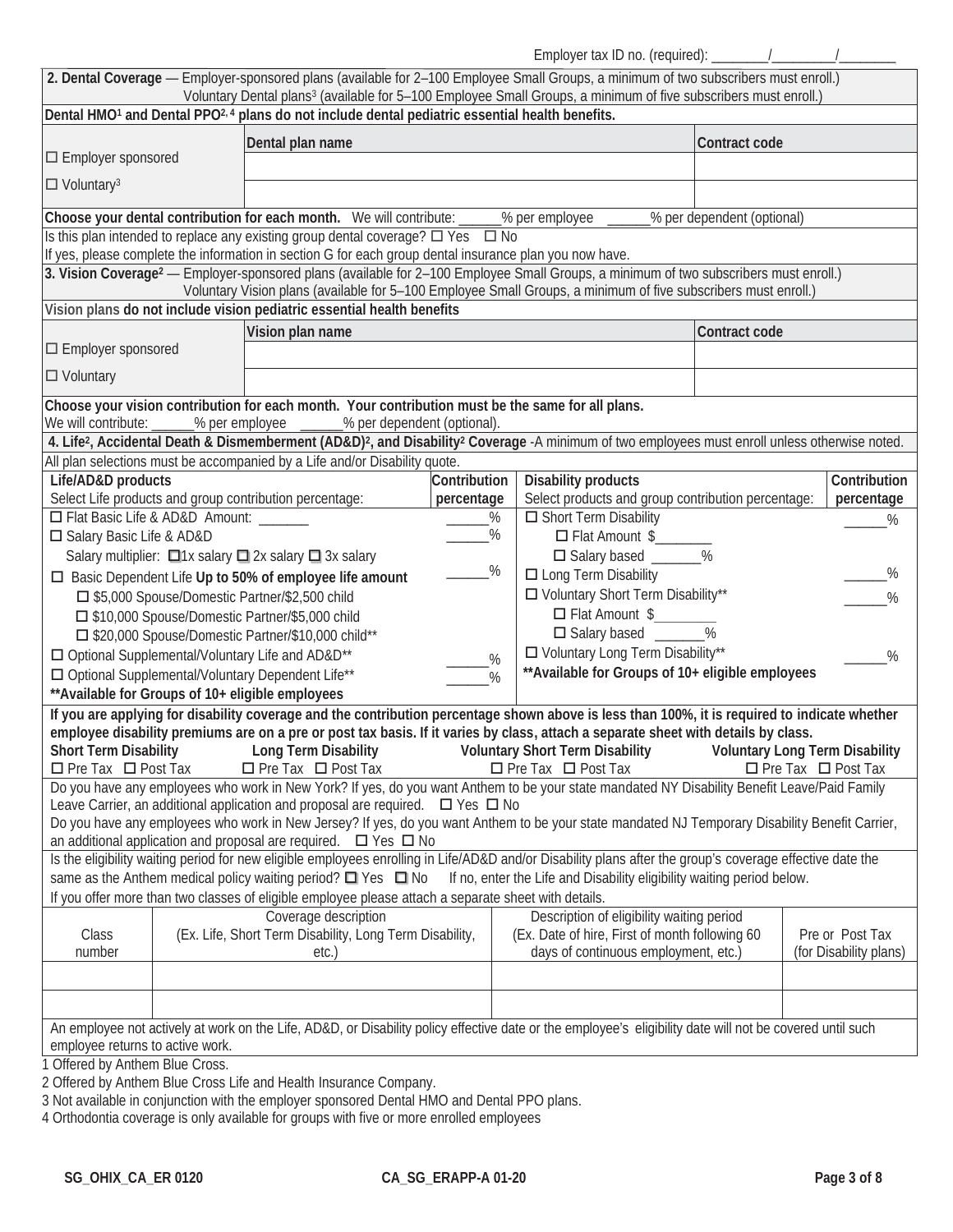| Section E: Eligibility                                                                                                                                                                                                                                                                                                                                                                                                                                                                                                                                                                                                                                                                                                                                                                                                                                          |                                                                                                                                                                                                                                                                                                                                                                                              |     |                                                                                                                                                                                                                                                                                                                                                                                                                                                                                                                                                                                                                                                                                                                                                                                                                                                                                                                                                                                                                                                                                                                                                                                                                                                                                                                                                                                                                                                                                                                                                            |                       |                                         |
|-----------------------------------------------------------------------------------------------------------------------------------------------------------------------------------------------------------------------------------------------------------------------------------------------------------------------------------------------------------------------------------------------------------------------------------------------------------------------------------------------------------------------------------------------------------------------------------------------------------------------------------------------------------------------------------------------------------------------------------------------------------------------------------------------------------------------------------------------------------------|----------------------------------------------------------------------------------------------------------------------------------------------------------------------------------------------------------------------------------------------------------------------------------------------------------------------------------------------------------------------------------------------|-----|------------------------------------------------------------------------------------------------------------------------------------------------------------------------------------------------------------------------------------------------------------------------------------------------------------------------------------------------------------------------------------------------------------------------------------------------------------------------------------------------------------------------------------------------------------------------------------------------------------------------------------------------------------------------------------------------------------------------------------------------------------------------------------------------------------------------------------------------------------------------------------------------------------------------------------------------------------------------------------------------------------------------------------------------------------------------------------------------------------------------------------------------------------------------------------------------------------------------------------------------------------------------------------------------------------------------------------------------------------------------------------------------------------------------------------------------------------------------------------------------------------------------------------------------------------|-----------------------|-----------------------------------------|
| as defined under applicable law? <sup>1</sup><br>2. Total number of employees<br>(including employed owners/officers):<br>Number of eligible full-time employees <sup>2</sup><br>3.<br>(minimum 30 hours per week):<br>4. Number of part-time employees <sup>2</sup> :<br>Are permanent employees who work between<br>20-29 hours weekly to be covered?3<br>If yes, number of eligible part-time enrollees:<br>5. Number of employees enrolling in:<br>Medical: _______<br>Life:<br>6. Number of eligible DECLINING employees:<br>Number of INELIGIBLE employees:<br>Waiting period for new employees:<br>8.<br>$\Box$ First of month after hire date<br>exceed 90 days<br>Does your business have additional employees<br>9.<br>in another state?<br>If yes, specify state:<br>How many employees reside in CA:<br>How many employees reside in another state: | 1. Does your group meet the definition of a small employer,<br>□ Yes □ No<br>□ Yes □ No<br>Dental:<br>$V$ ision: $\qquad \qquad$<br>Disability:<br>$\Box$ First of month following one month from the date of hire<br>$\Box$ First of the month following two months from date of hire, not to<br>□ Yes □ No                                                                                 | 13. | 10. Is your group currently subject to Cal-COBRA? □ Yes □ No<br>(Employed 2-19 eligible employees on at least 50% of its working<br>days in the previous calendar year; or if not in business during any<br>part of the previous calendar year employed 2-19 eligible employees<br>on at least 50% of its working days during the previous calendar<br>quarter; and not subject to COBRA).<br>California law also requires plans to offer an enrollee who has<br>exhausted continuation coverage under COBRA the opportunity to<br>continue coverage for up to 36 months from the date the enrollee's<br>continuation coverage began, if the enrollee is entitled to less than<br>36 months of continuation coverage under COBRA.<br>Number of Cal-COBRA enrollees:<br>11. Is your group currently subject to COBRA?<br>(Employed 20 or more total employees on at least 50% of the<br>working days in the previous calendar year)?<br>Number of COBRA enrollees:<br>12. Under the Medicare Secondary Payer rules, which one applies for<br>your group?<br>$\Box$ Medicare is primary (less than 20 employees)<br>$\Box$ Anthem is primary (20 or more employees)<br>Medicare is primary coverage for groups with less than 20<br>employees; Anthem is primary coverage for groups with 20 or more<br>total employees on each working day in each of 20 or more calendar<br>weeks in the current calendar year or the preceding calendar year.<br>Is your group currently subject to the Family Medical Leave Act of<br>1993 (50 or more total employees)? |                       | □ Yes □ No<br>$\Box$ Yes $\Box$ No      |
| Section F: Leave of Absence<br>absence.                                                                                                                                                                                                                                                                                                                                                                                                                                                                                                                                                                                                                                                                                                                                                                                                                         | Medical: Number of months employees are eligible to continue group coverage while on an employer—approved temporary medical leave of<br>$\Box$ None $\Box$ 1 month $\Box$ 2 months $\Box$ 3 months $\Box$ 4 months $\Box$ 5 months $\Box$ 6 months<br>Personal: Number of months employees are eligible to continue group coverage while on an employer—approved temporary personal leave of |     |                                                                                                                                                                                                                                                                                                                                                                                                                                                                                                                                                                                                                                                                                                                                                                                                                                                                                                                                                                                                                                                                                                                                                                                                                                                                                                                                                                                                                                                                                                                                                            |                       |                                         |
| absence.                                                                                                                                                                                                                                                                                                                                                                                                                                                                                                                                                                                                                                                                                                                                                                                                                                                        | $\Box$ None $\Box$ 1 month $\Box$ 2 months $\Box$ 3 months                                                                                                                                                                                                                                                                                                                                   |     |                                                                                                                                                                                                                                                                                                                                                                                                                                                                                                                                                                                                                                                                                                                                                                                                                                                                                                                                                                                                                                                                                                                                                                                                                                                                                                                                                                                                                                                                                                                                                            |                       |                                         |
| Section G: Prior Coverage                                                                                                                                                                                                                                                                                                                                                                                                                                                                                                                                                                                                                                                                                                                                                                                                                                       |                                                                                                                                                                                                                                                                                                                                                                                              |     |                                                                                                                                                                                                                                                                                                                                                                                                                                                                                                                                                                                                                                                                                                                                                                                                                                                                                                                                                                                                                                                                                                                                                                                                                                                                                                                                                                                                                                                                                                                                                            |                       |                                         |
|                                                                                                                                                                                                                                                                                                                                                                                                                                                                                                                                                                                                                                                                                                                                                                                                                                                                 | Has this group had coverage within 12 months of this application's signature date? $\square$ Yes $\square$ No                                                                                                                                                                                                                                                                                |     |                                                                                                                                                                                                                                                                                                                                                                                                                                                                                                                                                                                                                                                                                                                                                                                                                                                                                                                                                                                                                                                                                                                                                                                                                                                                                                                                                                                                                                                                                                                                                            |                       |                                         |
| Will this plan replace                                                                                                                                                                                                                                                                                                                                                                                                                                                                                                                                                                                                                                                                                                                                                                                                                                          |                                                                                                                                                                                                                                                                                                                                                                                              |     |                                                                                                                                                                                                                                                                                                                                                                                                                                                                                                                                                                                                                                                                                                                                                                                                                                                                                                                                                                                                                                                                                                                                                                                                                                                                                                                                                                                                                                                                                                                                                            |                       | <b>Termination Date</b><br>(MM/DD/YYYY) |
| current<br>Medical coverage                                                                                                                                                                                                                                                                                                                                                                                                                                                                                                                                                                                                                                                                                                                                                                                                                                     |                                                                                                                                                                                                                                                                                                                                                                                              |     | If yes, carrier name                                                                                                                                                                                                                                                                                                                                                                                                                                                                                                                                                                                                                                                                                                                                                                                                                                                                                                                                                                                                                                                                                                                                                                                                                                                                                                                                                                                                                                                                                                                                       |                       |                                         |
| $\Box$ Yes $\Box$ No                                                                                                                                                                                                                                                                                                                                                                                                                                                                                                                                                                                                                                                                                                                                                                                                                                            |                                                                                                                                                                                                                                                                                                                                                                                              |     |                                                                                                                                                                                                                                                                                                                                                                                                                                                                                                                                                                                                                                                                                                                                                                                                                                                                                                                                                                                                                                                                                                                                                                                                                                                                                                                                                                                                                                                                                                                                                            |                       |                                         |
| Vision coverage                                                                                                                                                                                                                                                                                                                                                                                                                                                                                                                                                                                                                                                                                                                                                                                                                                                 |                                                                                                                                                                                                                                                                                                                                                                                              |     |                                                                                                                                                                                                                                                                                                                                                                                                                                                                                                                                                                                                                                                                                                                                                                                                                                                                                                                                                                                                                                                                                                                                                                                                                                                                                                                                                                                                                                                                                                                                                            |                       |                                         |
| $\Box$ Yes $\Box$ No                                                                                                                                                                                                                                                                                                                                                                                                                                                                                                                                                                                                                                                                                                                                                                                                                                            |                                                                                                                                                                                                                                                                                                                                                                                              |     |                                                                                                                                                                                                                                                                                                                                                                                                                                                                                                                                                                                                                                                                                                                                                                                                                                                                                                                                                                                                                                                                                                                                                                                                                                                                                                                                                                                                                                                                                                                                                            |                       |                                         |
| Life/AD&D coverage                                                                                                                                                                                                                                                                                                                                                                                                                                                                                                                                                                                                                                                                                                                                                                                                                                              |                                                                                                                                                                                                                                                                                                                                                                                              |     |                                                                                                                                                                                                                                                                                                                                                                                                                                                                                                                                                                                                                                                                                                                                                                                                                                                                                                                                                                                                                                                                                                                                                                                                                                                                                                                                                                                                                                                                                                                                                            |                       |                                         |
| □ Yes □ No<br>Optional Life /Voluntary Life                                                                                                                                                                                                                                                                                                                                                                                                                                                                                                                                                                                                                                                                                                                                                                                                                     |                                                                                                                                                                                                                                                                                                                                                                                              |     |                                                                                                                                                                                                                                                                                                                                                                                                                                                                                                                                                                                                                                                                                                                                                                                                                                                                                                                                                                                                                                                                                                                                                                                                                                                                                                                                                                                                                                                                                                                                                            |                       |                                         |
| $\Box$ Yes $\Box$ No                                                                                                                                                                                                                                                                                                                                                                                                                                                                                                                                                                                                                                                                                                                                                                                                                                            |                                                                                                                                                                                                                                                                                                                                                                                              |     |                                                                                                                                                                                                                                                                                                                                                                                                                                                                                                                                                                                                                                                                                                                                                                                                                                                                                                                                                                                                                                                                                                                                                                                                                                                                                                                                                                                                                                                                                                                                                            |                       |                                         |
| <b>Disability coverage</b>                                                                                                                                                                                                                                                                                                                                                                                                                                                                                                                                                                                                                                                                                                                                                                                                                                      |                                                                                                                                                                                                                                                                                                                                                                                              |     |                                                                                                                                                                                                                                                                                                                                                                                                                                                                                                                                                                                                                                                                                                                                                                                                                                                                                                                                                                                                                                                                                                                                                                                                                                                                                                                                                                                                                                                                                                                                                            |                       |                                         |
| $\Box$ Yes $\Box$ No                                                                                                                                                                                                                                                                                                                                                                                                                                                                                                                                                                                                                                                                                                                                                                                                                                            |                                                                                                                                                                                                                                                                                                                                                                                              |     |                                                                                                                                                                                                                                                                                                                                                                                                                                                                                                                                                                                                                                                                                                                                                                                                                                                                                                                                                                                                                                                                                                                                                                                                                                                                                                                                                                                                                                                                                                                                                            |                       |                                         |
| Dental coverage                                                                                                                                                                                                                                                                                                                                                                                                                                                                                                                                                                                                                                                                                                                                                                                                                                                 | Carrier name                                                                                                                                                                                                                                                                                                                                                                                 |     | Type of Plan (DHMO, EPO, PPO)                                                                                                                                                                                                                                                                                                                                                                                                                                                                                                                                                                                                                                                                                                                                                                                                                                                                                                                                                                                                                                                                                                                                                                                                                                                                                                                                                                                                                                                                                                                              | <b>Effective Date</b> |                                         |
| $\Box$ Yes $\Box$ No                                                                                                                                                                                                                                                                                                                                                                                                                                                                                                                                                                                                                                                                                                                                                                                                                                            | 1.2011                                                                                                                                                                                                                                                                                                                                                                                       |     |                                                                                                                                                                                                                                                                                                                                                                                                                                                                                                                                                                                                                                                                                                                                                                                                                                                                                                                                                                                                                                                                                                                                                                                                                                                                                                                                                                                                                                                                                                                                                            |                       |                                         |

1 For plan years commencing on or after January 1, 2016, a small employer is defined as an employer employing an average of at least 1 but no more than 100 full—time, including full—time equivalent, employees during the preceding calendar year and who employs at least 1 employee on the first day of the plan year. For purposes of determining employer eligibility in the small employer market, California adopted the federal method for counting full-time employees and full-time—equivalent employees. For specific guidance concerning the Affordable Care Act, the Internal Revenue Code or California State laws or regulations, you should consult with your attorney, Certified Public Accountant or other authorized consultant or advisor.

2 The following do not qualify as an employee for purposes of group eligibility: (1) an individual that wholly owns the above—named company on his/her own or with his/her Spouse/Domestic Partner; (2) the spouses of sole proprietors; (3) partners of a partnership and their spouses; (4) a 2percent S corporation shareholder; (5) a worker described in Section 3508 of Title 26, Internal Revenue Code.; or (6) a leased employee (as defined in 26 U.S.C. § 414(n)(2)).

3 Not applicable to Life and Disability.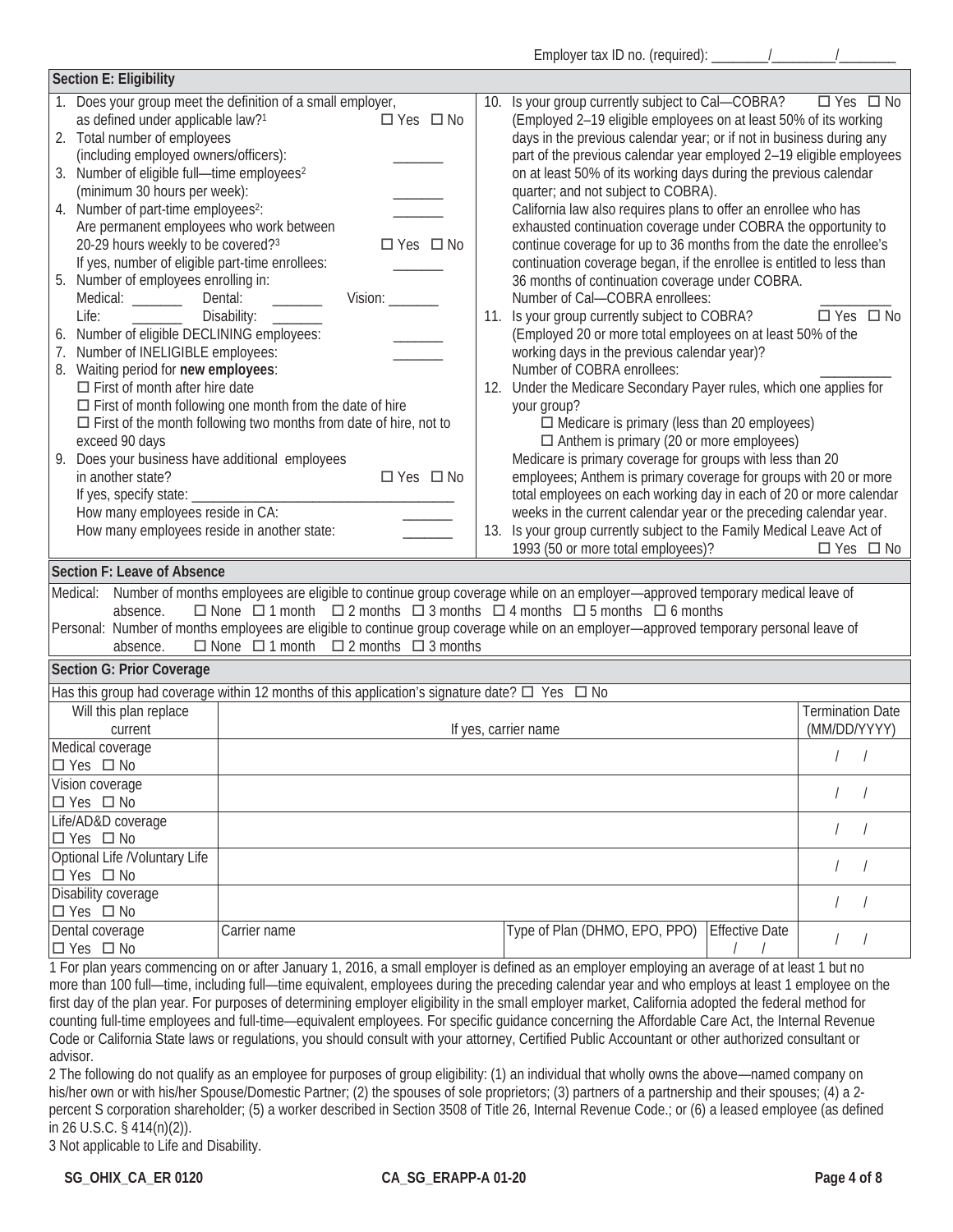Employer tax ID no. (required): \_\_\_\_\_\_\_\_/\_\_\_\_\_\_\_\_\_/\_\_\_\_\_\_\_\_ `

| of this page.                                                   | Section H: Cal-COBRA/COBRA/FMLA Questionnaire - If additional space is needed to include all applicable employees, please use a photocopy                                                                                                                                                                                                                                                                                                                                                                                                                                                                                                                                                                                                                                                                                                                                                                                                                                                                                                                                                                                                                                                   |    |                            |                                  |                                |
|-----------------------------------------------------------------|---------------------------------------------------------------------------------------------------------------------------------------------------------------------------------------------------------------------------------------------------------------------------------------------------------------------------------------------------------------------------------------------------------------------------------------------------------------------------------------------------------------------------------------------------------------------------------------------------------------------------------------------------------------------------------------------------------------------------------------------------------------------------------------------------------------------------------------------------------------------------------------------------------------------------------------------------------------------------------------------------------------------------------------------------------------------------------------------------------------------------------------------------------------------------------------------|----|----------------------------|----------------------------------|--------------------------------|
|                                                                 | Complete for each employee or family member currently on Cal-COBRA or COBRA or FMLA<br>Cal—COBRA: Complete for each employee terminated in the last 60 days who has had a qualifying event                                                                                                                                                                                                                                                                                                                                                                                                                                                                                                                                                                                                                                                                                                                                                                                                                                                                                                                                                                                                  |    |                            |                                  |                                |
|                                                                 | COBRA: Complete for each employee terminated in the last 90 days who has had a qualifying event.                                                                                                                                                                                                                                                                                                                                                                                                                                                                                                                                                                                                                                                                                                                                                                                                                                                                                                                                                                                                                                                                                            |    |                            |                                  |                                |
|                                                                 | FMLA: Complete for each employee on family or medical leave Insert an additional sheet if necessary. The Family and Medical Leave Act of 1993<br>requires groups with 50 or more employees to provide up to 12 weeks of unpaid, job-protected leave to "eligible" employees for certain family                                                                                                                                                                                                                                                                                                                                                                                                                                                                                                                                                                                                                                                                                                                                                                                                                                                                                              |    |                            |                                  |                                |
| and medical reasons.<br>Insert an additional sheet if necessary |                                                                                                                                                                                                                                                                                                                                                                                                                                                                                                                                                                                                                                                                                                                                                                                                                                                                                                                                                                                                                                                                                                                                                                                             |    |                            |                                  |                                |
| Last name                                                       | First name                                                                                                                                                                                                                                                                                                                                                                                                                                                                                                                                                                                                                                                                                                                                                                                                                                                                                                                                                                                                                                                                                                                                                                                  | MI | <b>DOB</b>                 | Social Security No. <sup>1</sup> | □ Cal-COBRA                    |
|                                                                 |                                                                                                                                                                                                                                                                                                                                                                                                                                                                                                                                                                                                                                                                                                                                                                                                                                                                                                                                                                                                                                                                                                                                                                                             |    |                            |                                  | $\Box$ COBRA<br>$\square$ FMLA |
| Beginning date of leave or date of qualifying event             |                                                                                                                                                                                                                                                                                                                                                                                                                                                                                                                                                                                                                                                                                                                                                                                                                                                                                                                                                                                                                                                                                                                                                                                             |    | Describe qualifying event: |                                  |                                |
|                                                                 | To the best of your knowledge, will this employee/dependent exercise their Cal—COBRA/COBRA option? $\Box$ Yes $\Box$ No<br>To the best of your knowledge, will this employee return to work? $\Box$ Yes $\Box$ No                                                                                                                                                                                                                                                                                                                                                                                                                                                                                                                                                                                                                                                                                                                                                                                                                                                                                                                                                                           |    |                            |                                  |                                |
|                                                                 | Section I: Access of Group Information by agent/producer/broker/general agent                                                                                                                                                                                                                                                                                                                                                                                                                                                                                                                                                                                                                                                                                                                                                                                                                                                                                                                                                                                                                                                                                                               |    |                            |                                  |                                |
|                                                                 | We, the employer, hereby authorize each agent/producer/broker/general agent identified below in Section K:                                                                                                                                                                                                                                                                                                                                                                                                                                                                                                                                                                                                                                                                                                                                                                                                                                                                                                                                                                                                                                                                                  |    |                            |                                  |                                |
| Anthem's request.                                               | Agent/Producer/Broker Attestation to request and access employer's health plan information, including protected health information, on behalf of<br>employer's group health plan and to use the EmployerAccess system of Anthem or Anthem Blue Cross Life and Health Insurance Company to access<br>the group's information made available through such portals or any other access points Anthem may offer. This information may include, but may not<br>be limited to enrollees, plan selections, and bills/invoices. Such agent/producer/broker/general agent is also hereby authorized, whether or not<br>through use of the EmployerAccess system of Anthem or Anthem Blue Cross Life and Health Insurance Company, to make changes to the group's<br>information on behalf of the group, such as but not limited to adding/deleting plans, adding/deleting employees, and or changing employee<br>demographic information. These authorizations shall terminate if the group's designated agent/producer/broker/general agent changes. The<br>agent/producer/broker/general agent must maintain original employee/member enrollment documentation, and shall make them available upon |    |                            |                                  |                                |
|                                                                 | □ Select this box ONLY if the employer DOES NOT want to authorize the agent/producer/broker/general agent to access and change the group's                                                                                                                                                                                                                                                                                                                                                                                                                                                                                                                                                                                                                                                                                                                                                                                                                                                                                                                                                                                                                                                  |    |                            |                                  |                                |
|                                                                 | information on behalf of the group. Do not select this box if you consent.                                                                                                                                                                                                                                                                                                                                                                                                                                                                                                                                                                                                                                                                                                                                                                                                                                                                                                                                                                                                                                                                                                                  |    |                            |                                  |                                |
|                                                                 | Section J: General Agreement - Please read this section carefully before signing the application.                                                                                                                                                                                                                                                                                                                                                                                                                                                                                                                                                                                                                                                                                                                                                                                                                                                                                                                                                                                                                                                                                           |    |                            |                                  |                                |
|                                                                 | The standard open enrollment period is at least 31 days before the group's renewal date and 31 days after, no more often than once in any 12<br>consecutive months. The open enrollment period does not apply to life and disability products.                                                                                                                                                                                                                                                                                                                                                                                                                                                                                                                                                                                                                                                                                                                                                                                                                                                                                                                                              |    |                            |                                  |                                |
| Please select the box that applies:                             | □ We, the employer, as administrator of an Employee Welfare Benefit Plan under ERISA (Employee Retirement Income Security Act of 1974), apply<br>to obtain the coverage indicated on this application. We understand that any dispute involving an adverse benefit decision may be subject to<br>voluntary binding arbitration only after the ERISA appeals procedure has been completed.<br>□ We, the employer, as administrator of an Employee Welfare Benefit Plan which is a church plan or governmental plan as defined under ERISA<br>(Employee Retirement Income Security Act of 1974) and therefore not subject to ERISA, apply to obtain the coverage indicated on this application.                                                                                                                                                                                                                                                                                                                                                                                                                                                                                               |    |                            |                                  |                                |
| to the following:                                               | Employer, through its authorized representative below, understands and certifies, and, if approved for coverage and by payment of premiums, agrees                                                                                                                                                                                                                                                                                                                                                                                                                                                                                                                                                                                                                                                                                                                                                                                                                                                                                                                                                                                                                                          |    |                            |                                  |                                |
| 1.<br>2.<br>employees as needed.                                | To comply with all terms and provisions of the Group Contract(s) issued, and trust agreements, if applicable, and also accepts enrollment under<br>the Anthem Blue Cross (Anthem) and/or Anthem Blue Cross Life and Health Insurance Company trust policy(ies), if applicable.<br>To make the coverage available to all eligible employees and their eligible dependents and to distribute information and documents to enrolled                                                                                                                                                                                                                                                                                                                                                                                                                                                                                                                                                                                                                                                                                                                                                            |    |                            |                                  |                                |
| 3.<br>Anthem's request.                                         | To maintain records and furnish to Anthem or their designated agent(s), any information required in connection with administration of the<br>coverage. Original source documents, including but not limited to employee/member enrollment documentation, shall be available upon                                                                                                                                                                                                                                                                                                                                                                                                                                                                                                                                                                                                                                                                                                                                                                                                                                                                                                            |    |                            |                                  |                                |
| 4.<br>telephone numbers collected.                              | For the purpose of clinical outreach, we the Employer agree that the cell phone numbers provided in the electronic enrollment files have been<br>freely provided by the employee and have not been obtained by a look up service or third party. Anthem will honor Do Not Call requests for all                                                                                                                                                                                                                                                                                                                                                                                                                                                                                                                                                                                                                                                                                                                                                                                                                                                                                             |    |                            |                                  |                                |
| 5.<br>dependents.                                               | To provide notice of applicable conversion rights and rights to continue health coverage under COBRA to eligible employees and eligible                                                                                                                                                                                                                                                                                                                                                                                                                                                                                                                                                                                                                                                                                                                                                                                                                                                                                                                                                                                                                                                     |    |                            |                                  |                                |
| 6.<br>process, if applicable.                                   | To pay Anthem by the premium due date, the premiums on behalf of each member covered under the contract, unless otherwise stated in any<br>financial agreement between the parties, to submit applications of employees prior to their date of eligibility, to keep all necessary records<br>regarding membership, to assume responsibility for handling the COBRA and state-mandated continued group coverage and/or conversion<br>1 Anthem is required by the Internal Revenue Service and Centers for Medicare & Medicaid (CMS) regulations to collect this information.                                                                                                                                                                                                                                                                                                                                                                                                                                                                                                                                                                                                                 |    |                            |                                  |                                |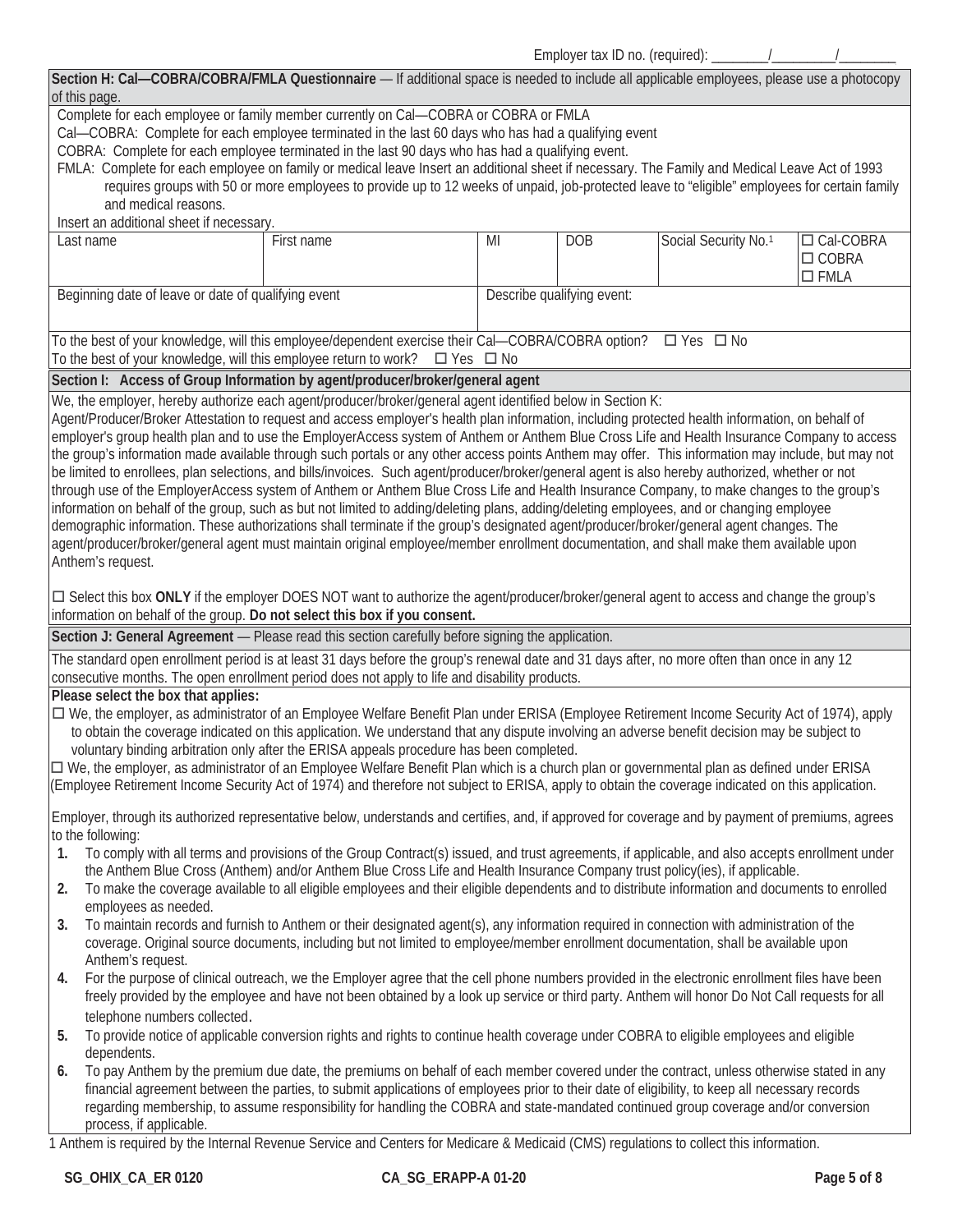- **7.** We, the employer, understand that Anthem and Anthem Blue Cross Life and Health Insurance Company standard process is to issue bills (invoices) and accept premium payments online via the EmployerAccess system. We understand and agree that if we, the employer, need to opt-out of online invoices and/or payments, we must send an email with "Opt-Out" in the subject line to employeraccesssupport@anthem.com and provide the group number, contact name, email address, phone number and reason for opting out of the electronic billing and payment process.
- **8.** If applicable, employer will receive on behalf of members, all notices delivered by Anthem, and immediately forward such notices to persons involved, at their last known address.
- **9.** We understand and agree that no coverage will be effective before the date determined by Anthem and/or Anthem Blue Cross Life and Health Insurance Company, and that such coverage will be effective only if we have paid our first month's premium and this application is accepted.
- **10. Life and Disability only**: The advance premium check does not create temporary or interim insurance coverage and that receipt and deposit of that payment does not guarantee issuance of insurance coverage. Rather, issuance of insurance coverage is expressly conditioned on Anthem Blue Cross Life and Health Insurance Company's determination that the group is an acceptable risk based on their current underwriting practices and procedures. Unless these Conditions are met, there shall be no liability on the part of Anthem Blue Cross Life and Health Insurance Company, except to refund the payment. The employer will be responsible for returning to individual employees any part of the payment contributed by those employees.
- **11.** That in order for Anthem to accept or decline this application, all the information requested on this application must be completed. In the event the application is not complete, Anthem, or its designated agent(s), is authorized to obtain the necessary information and to complete that information on this application. If the application is not complete, Anthem and/or Anthem Blue Cross Life and Health Insurance Company reserve(s) the right to reject it and notify us in writing.
- **12.** The employer understands that the coverage issued by Anthem Blue Cross Life and Health Insurance Company may be different than the coverage applied for herein. In that event, Anthem Blue Cross Life and Health Insurance Company shall notify the employer of such differences, and by payment of the appropriate premiums, the employer will accept the coverage as issued.
- **13.** The premium rates calculated for the employer are contingent, based upon the accuracy of the eligibility data submitted on employees and covered dependents to Anthem by the employer. Anthem reserves the right to review such rates upon receipt of all individual applications for employers' employees and to modify the rates, if the enrollment information so warrants. Any fraud or intentional misrepresentation of material fact on the employees' applications may, within the first 24 months following the issuance of the coverage, result in a material change to the group's coverage or premium rates as of the effective date of the group coverage.
- **14.** The entire application for Group coverage has been reviewed, and all answers contained herein are true and complete to the best of the employer's and/or authorized representative's knowledge and belief.
- **15.** All employees applying for coverage are employees of the employer and receive salary or wages documented on state and/or federal payroll reports. Eligible employees must work the required amount of hours per week, must be actively at work, have satisfied any applicable eligible waiting period, and meet any other eligibility requirements for coverage.
- **16.** The requested coverage is not in effect unless and until this application is approved by Anthem, that approval of coverage shall be evidenced by issuing Group contracts and/or policies to the employer, and an employee's coverage is not in effect unless and until the employee applies and is approved for coverage by Anthem and/or Anthem Blue Cross Life and Health Insurance Company.
- **17.** This small group off—exchange product is not eligible for a premium tax credit.
- **18.** The HSA, which must be established for tax-advantaged treatment, is a separate arrangement between the individual and a bank or other qualified institution. Applicant must be an "eligible individual" under IRS regulations to receive the HSA tax benefits. The IRS has not yet issued HSA or high—deductible health plan regulations or determined that Anthem high-deductible plans are qualifying high-deductible health plans. Consultation with a tax advisor is recommended.
- **19.** If we decide to cancel our group coverage after coverage has been issued, we understand that the cancellation will become effective on the last day of the month in which Anthem and/or Anthem Blue Cross Life and Health Insurance Company received the written notification of cancellation, and that no premiums will be refunded for any period between Anthem's receipt of the notification and the last day of the month when the cancellation takes effect. If there are any premiums after the cancellation date, we understand that Anthem and/or Anthem Blue Cross Life and Health Insurance Company will refund these premiums after 45 days from the premium deposit date.
- **20.** We further understand and agree that we should keep prior coverage in force until notified of acceptance in writing by Anthem and/or Anthem Blue Cross Life and Health Insurance Company and that no agent has the right to accept this application or bind coverage.
- **21.** If this application is accepted, it becomes a part of our contract with Anthem and/or Anthem Blue Cross Life and Health Insurance Company.
- **22.** That statements of medical history may be required of employees and dependents when applying for coverage within or outside the time frames or amount of coverage limits established by Anthem Blue Cross Life and Health Insurance Company for life and disability insurance.
- **23.** That life, accidental death and dismemberment, and disability claims filed by or on behalf of members may, at Anthem Blue Cross Life and Health Insurance Company's option, be suspended if premiums are not received timely.

**HIV TESTING PROHIBITED: California law prohibits an HIV test from being required or used by health insurance companies as a condition of obtaining health insurance.**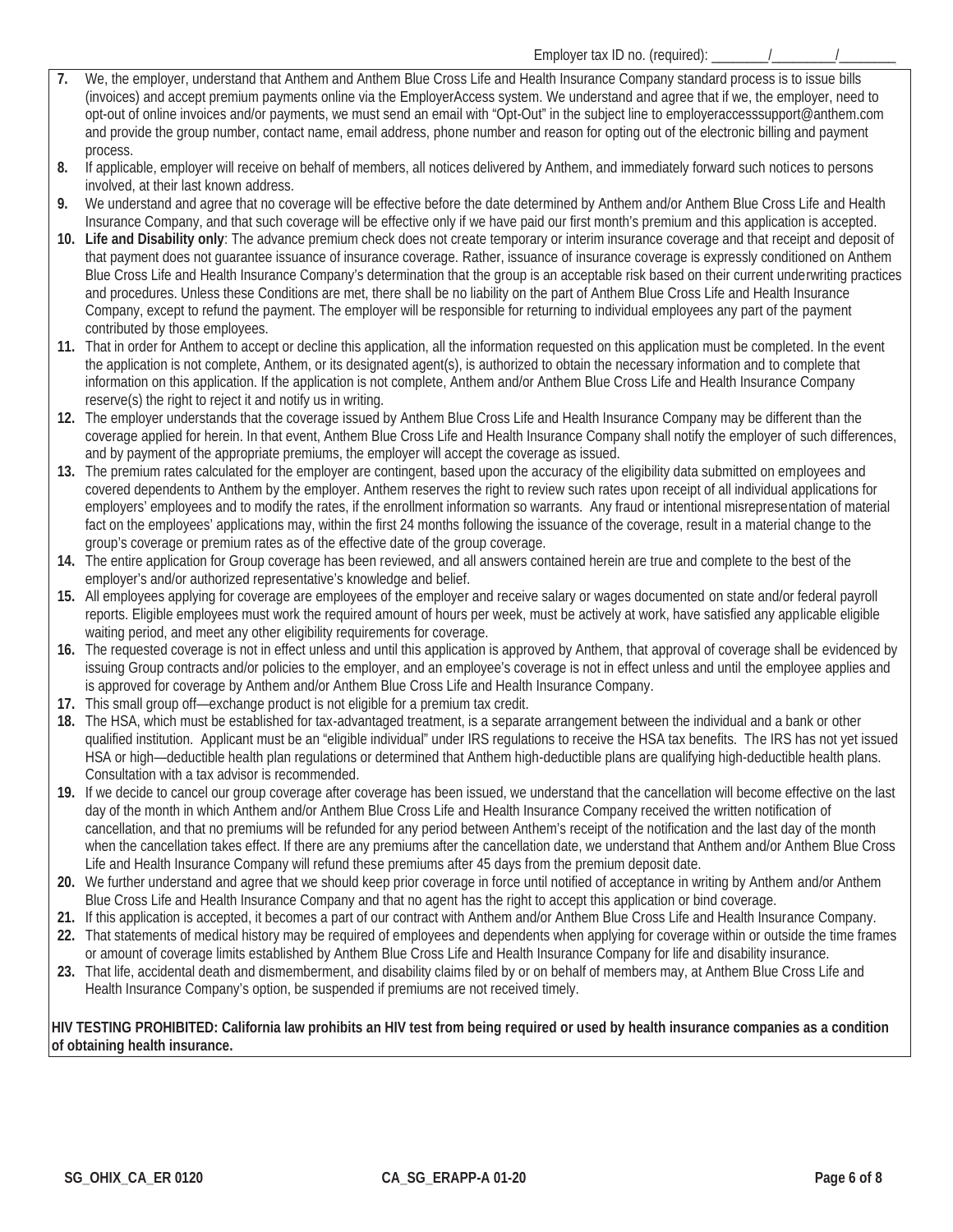## **REQUIREMENT FOR BINDING ARBITRATION (Not applicable to Life and Disability coverage.)**

**ALL DISPUTES BETWEEN YOU AND ANTHEM BLUE CROSS AND/OR ANTHEM BLUE CROSS LIFE AND HEALTH INSURANCE COMPANY, INCLUDING BUT NOT LIMITED TO DISPUTES RELATING TO THE DELIVERY OF SERVICE UNDER THE PLAN/POLICY OR ANY OTHER ISSUES RELATED TO THE PLAN/POLICY AND CLAIMS OF MEDICAL MALPRACTICE, MUST BE RESOLVED BY BINDING ARBITRATION, IF THE AMOUNT IN DISPUTE EXCEEDS THE JURISDICTIONAL LIMIT OF SMALL CLAIMS COURT AND THE DISPUTE CAN BE SUBMITTED TO BINDING ARBITRATION UNDER APPLICABLE FEDERAL AND STATE LAW, INCLUDING BUT NOT LIMITED TO, THE PATIENT PROTECTION AND AFFORDABLE CARE ACT. California Health and Safety Code Section 1363.1 and Insurance Code Section 10123.19 require specified disclosures in this regard, including the following notice: It is understood that any dispute as to medical malpractice, that is as to whether any medical services rendered under this contract were unnecessary or unauthorized or were improperly, negligently or incompetently rendered, will be determined by submission to arbitration as permitted and provided by federal and California law, including but not limited to, the Patient Protection and Affordable Care Act, and not by a lawsuit or resort to court process except as California law provides for judicial review of arbitration proceedings. Both parties to this contract, by entering into it, are giving up their constitutional right to have any such dispute decided in a court of law before a jury, and instead are accepting the use of arbitration. YOU AND ANTHEM BLUE CROSS AND/OR ANTHEM BLUE CROSS LIFE AND HEALTH INSURANCE COMPANY AGREE TO BE BOUND BY THIS ARBITRATION PROVISION. YOU ACKNOWLEDGE THAT FOR DISPUTES THAT ARE SUBJECT TO ARBITRATION UNDER STATE OR FEDERAL LAW THE RIGHT TO A JURY TRIAL, THE RIGHT TO A BENCH TRIAL UNDER CALIFORNIA BUSINESS AND PROFESSIONS CODE SECTION 17200, AND/OR THE RIGHT TO ASSERT AND/OR PARTICIPATE IN A CLASS ACTION ARE ALL WAIVED BY YOU. Enforcement of this arbitration clause, including the waiver of class actions, shall be determined under the Federal Arbitration Act ("FAA"), including the FAA's preemptive effect on state law. By signing, writing or typing your name below you agree to the terms of this agreement and acknowledge that your signed, written or typed name is a valid and binding signature.** 

|      | Company officer signature | Printed name |                   |
|------|---------------------------|--------------|-------------------|
| Sign | $\mathbf{v}$<br>v         |              |                   |
| here | Title                     |              | Date (MM/DD/YYYY) |
|      |                           |              |                   |